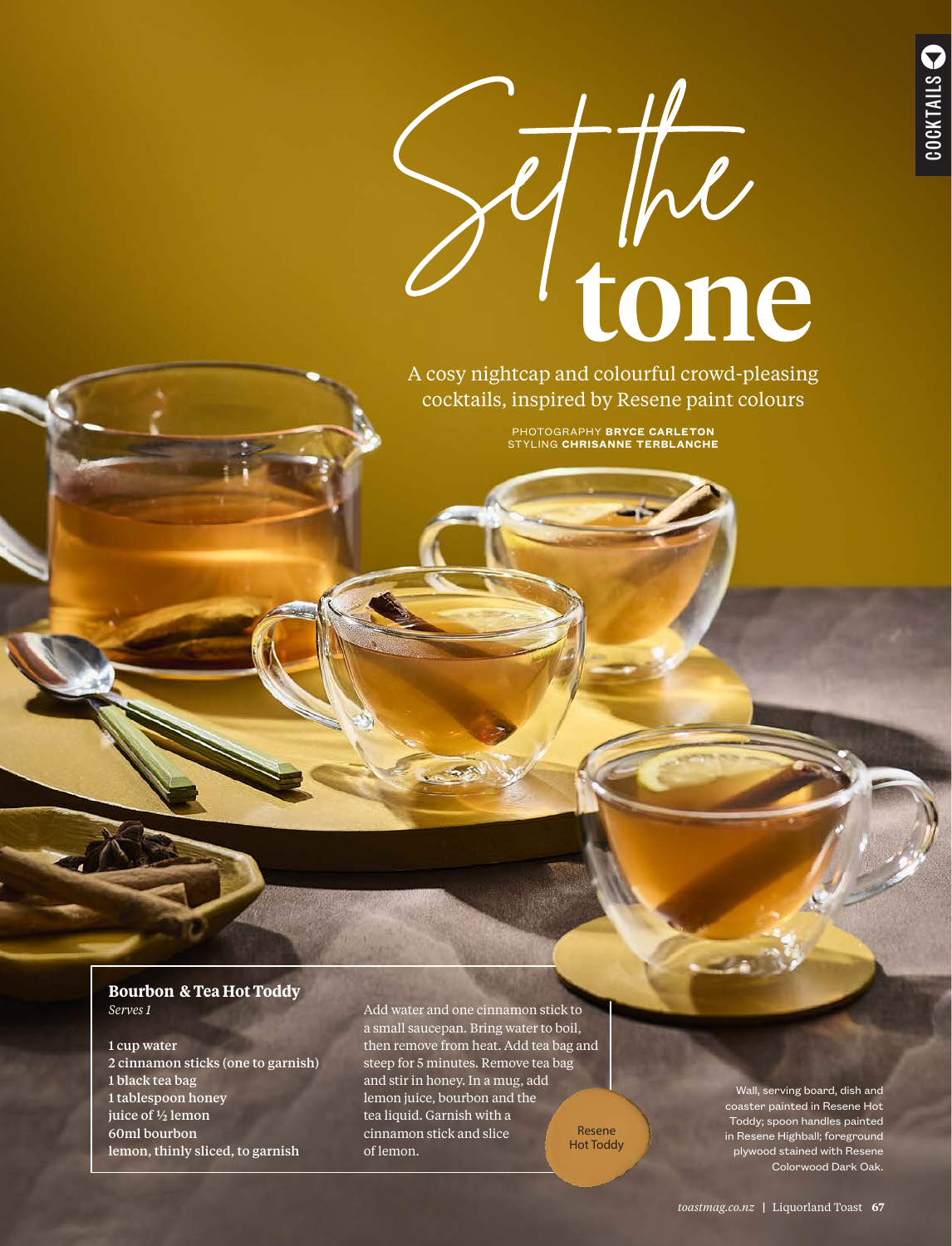### **Pineapple Whiskey Sour** *Serves 1*

60ml whiskey 25ml pineapple juice 15ml lime juice 10ml simple syrup 1 egg white pineapple and cherries, to garnish Add whiskey, pineapple juice, lemon juice, and simple syrup to a cocktail shaker, then add egg white. Dry shake (without ice) for one minute. Add ice, shake again for one minute. Strain into glass. We used dehydrated pineapple and cherries to garnish, but fresh is fab too.

Resene Whiskey Sour



**STATISTICS** 

Why dry shake? The first shake, without ice, is to break down the proteins in the egg white and make it foamy and silky smooth.

Background and round dish painted in Resene Whiskey Sour; rectangle tray painted in Resene Tequila.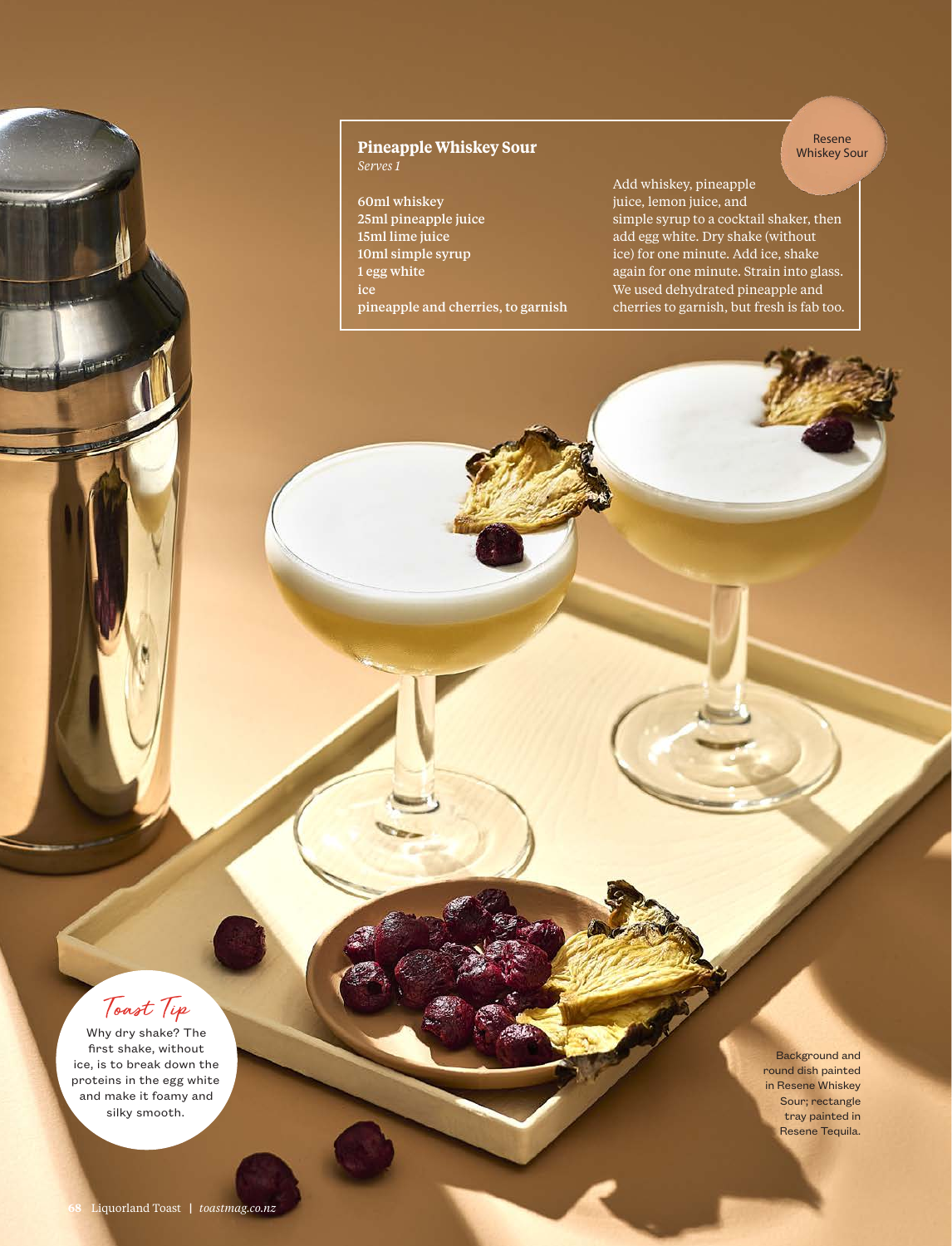## **Lime & Melon Vodka Highball**

*Serves 1*

30ml lime vodka 30ml melon liqueur 10ml lime juice soda water, to fill glass lime, to garnish

Add ice cubes to a highball glass, followed by vodka, melon liqueur and lime juice. Top with soda water and gently stir. Garnish with thinly-sliced lime.

> Resene Highball

> > Background, oval dish and coaster painted in Resene Highball; wooden paddle and small bowl stained with Resene Colorwood Dark Oak.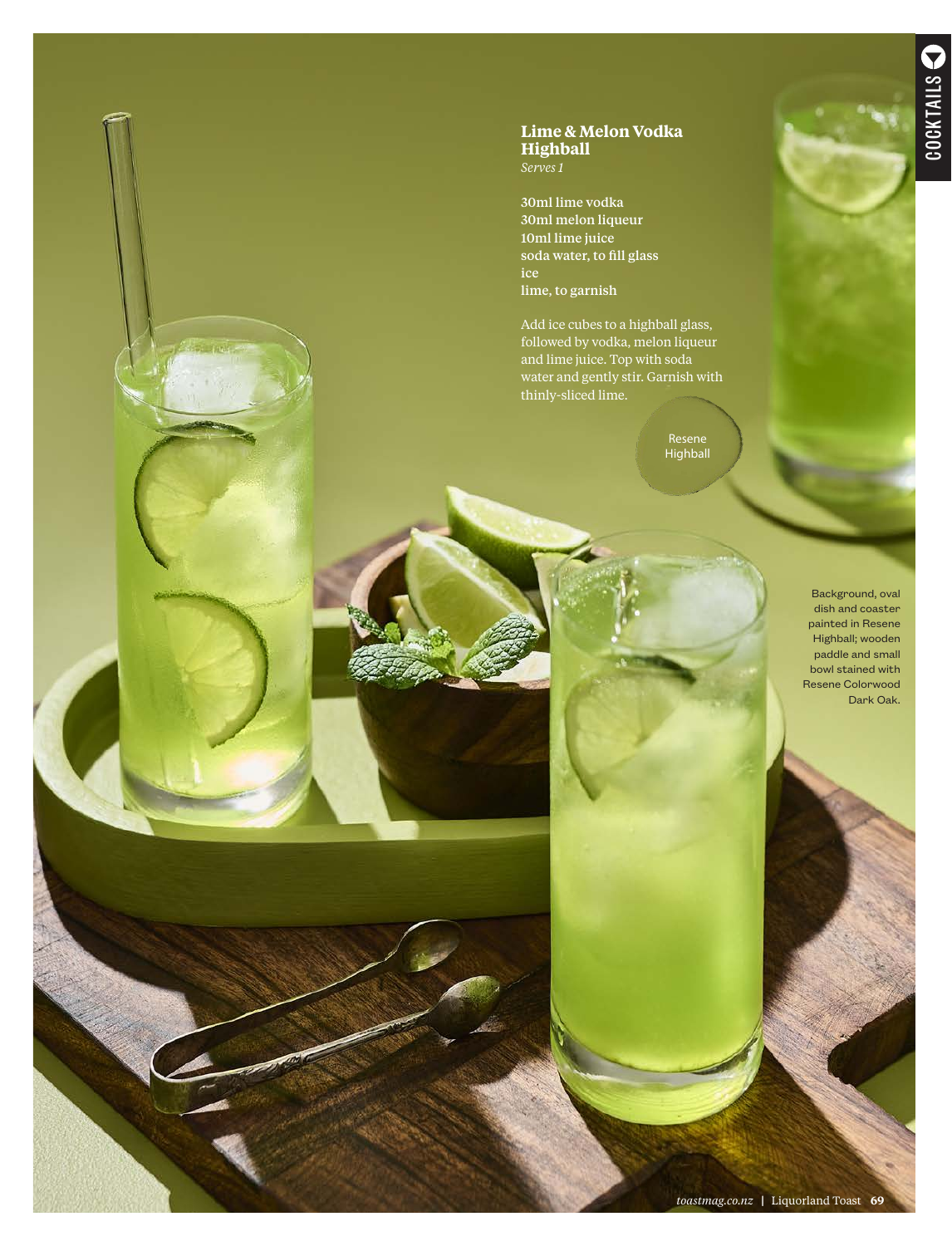# **Rum-bling Storm**

Resene Dark Rum

**PRA MEE** 

10ml lime juice 120ml ginger beer 60ml dark rum ice

Fill a rocks glass with ice. Add lime juice followed by ginger beer, then finally the dark rum (the order is critical here, to get the ombré effect). Serve layered or stir to combine, should you wish.

Serving tray painted in Resene Dark Rum; wall painted in Resene Highball, coasters painted in Resene Tequila; saucer painted in Resene Whiskey Sour; foreground plywood stained with Resene Colorwood Dark Oak.